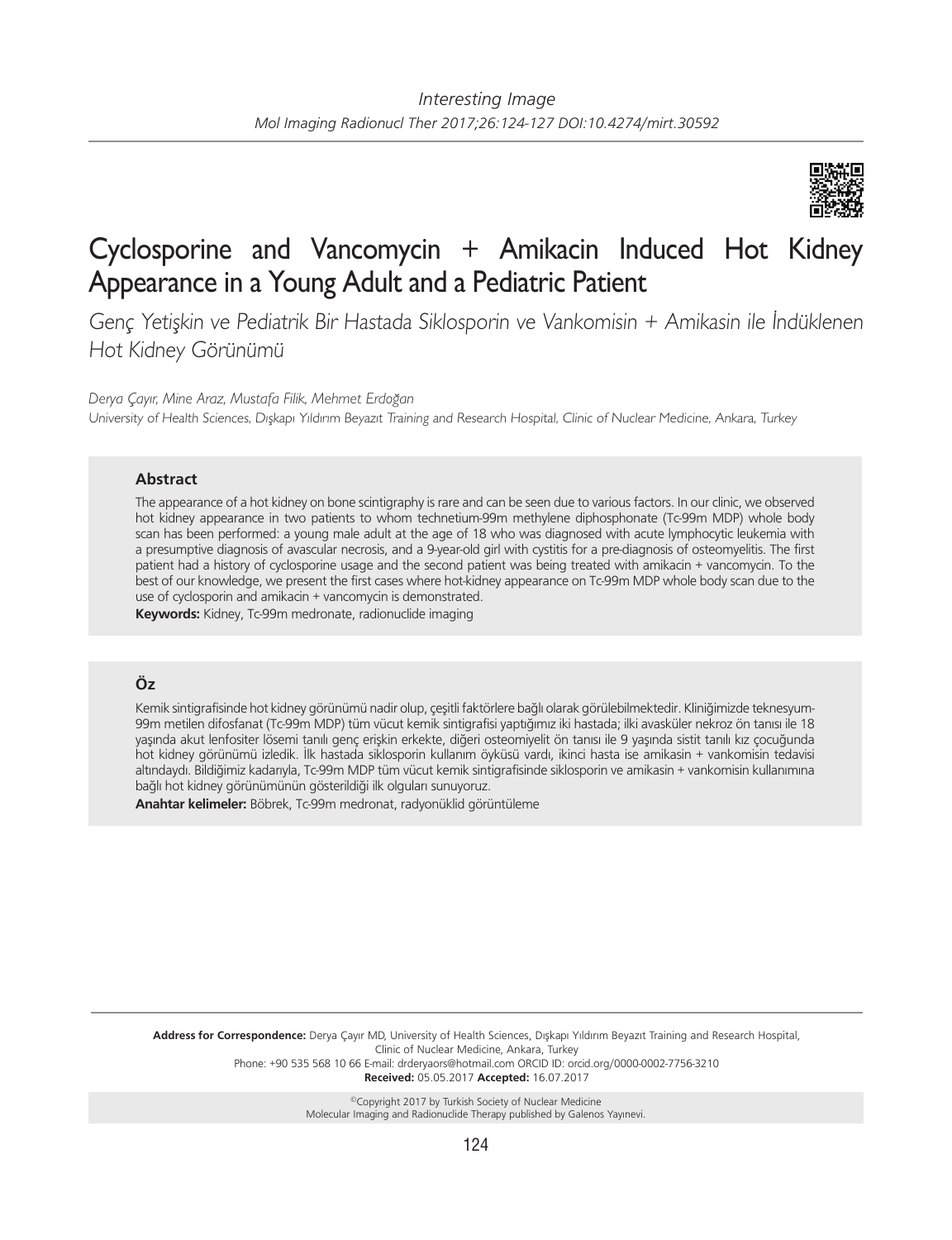

Figure 1. A male patient at the age of 18 who has been diagnosed with acute lymphocytic leukemia was under cyclosporine treatment for 9 months. The patient suffered from hip and right leg pain, and Tc-99m MDP whole-body bone scintigraphy was performed for possible avascular necrosis. There was no pathological finding throughout the skeleton except for increased peripheral osteoblastic activity in the middle of the right femur, hypoactive area in the middle, and mildly increased activity in the femur neck and trochanteric region, findings in accordance with the preliminary diagnosis. As an additional finding, diffuse increased activity was observed in both kidneys. Abdominal ultrasonography performed before immunosuppressive therapy revealed that both kidneys were normal. Following cyclosporine treatment, serum urea level raised to 42 mg/dL (normal range: 11-39 mg/dL) and serum creatinine level was detected as 1.23 mg/dL (normal range: 0.5-1.2 mg/dL). Urinary ultrasonography showed bilateral grade 1 increase in renal parenchymal echogenicity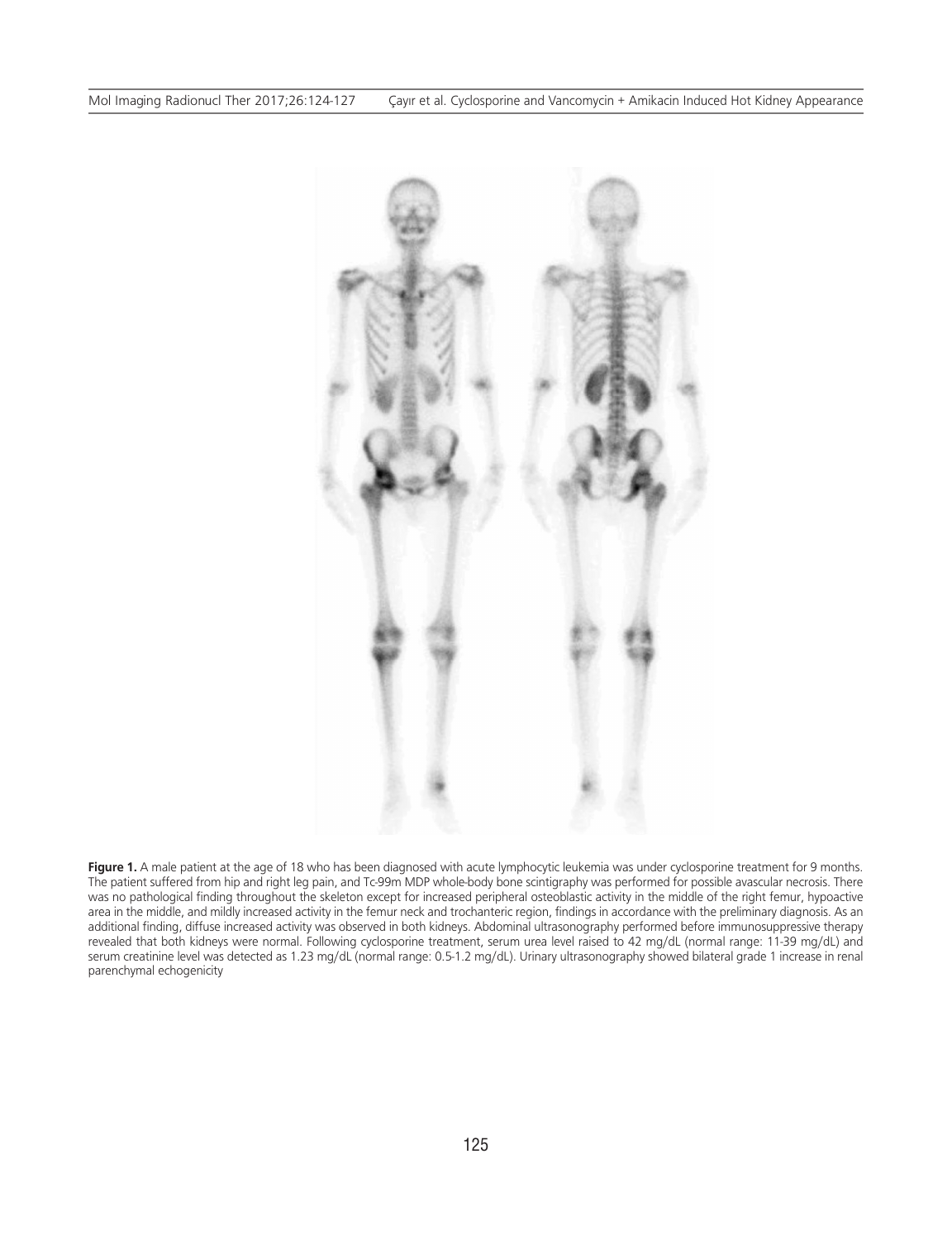

**Figure 2.** A 9-year-old girl with a diagnosis of cystitis has been receiving amikacin and vancomycin treatment for a week. She had persistent fever, fatigue and widespread body pain despite normal urinary US findings, and normal blood urea nitrogen and creatinine levels. Tc-99m MDP whole body scintigraphy was performed to rule out osteomyelitis. Scintigraphic findings were normal, but both kidneys were enlarged and showed diffuse increased radiopharmaceutical uptake.

Tc-99m MDP is a highly sensitive method for assessing dissemination of primary skeletal system disorders (1). Tc-99m MDP uptake in the soft tissue can be detected due to various reasons. Diffuse increased radionuclide uptake in the kidneys is defined as 'hot kidneys'. The incidence of hot kidneys on bone scintigraphy was reported to be less than 1% (2). There are several proposed reasons for bilateral diffuse increased kidney uptake on Tc-99m MDP bone scan. It has been suggested that renal damage causes deterioration of secretory or glomerular filtration function (3). Another mechanism of Tc-99m MDP uptake can be calcification of the kidneys due to ischemia caused by injury to the kidney at any time (3,4). The common causes of the appearance of hot kidneys include nephrotoxic drugs (antibiotics, chemotherapeutics, and nonsteroidal anti-inflammatory agents), urinary obstruction, nephrocalcinosis, metastatic calcification, hypercalcemia, hyperparathyroidism, infective pyelonephritis, vascular pathologies, iron overload, radiotherapy, and rhabdomyolysis (3,4,5,6,7,8,9,10,11,12,13,14,15,16). We observed the appearance of "hot kidneys" in our two cases, which may be due to temporary renal damage secondary to the long-term use of cyclosporine and amikacin + vancomycin. Cyclosporin is a calcineurin inhibitor that provides immunosuppression by blocking the production of interleukin-2 by T cells. Cyclosporine reduces glomerular filtration rate by causing vasoconstriction in afferent arterioles in the kidneys (17,18). Aminoglycosides (amikacin) are used in the short-term treatment of infections caused by susceptible strains of gram-negative microorganisms. Vancomycin is used in the treatment of infections caused by gram-positive microorganisms. Nephrotoxicity can be seen in the use of these two drugs in combination, especially in long-term or high-dose use. The glomerular filtration rate may be reduced and the nephrotoxic effect may be caused also by impaired proximal tubular transport.

Tc-99m MDP might sometimes show extra-skeletal uptake in the soft tissue. The urinary system is mildly visualized on a normal bone scan, but symmetrical diffuse increased Tc-99m MDP uptake is almost always pathological and should be mentioned in the reports and etiology should be further investigated